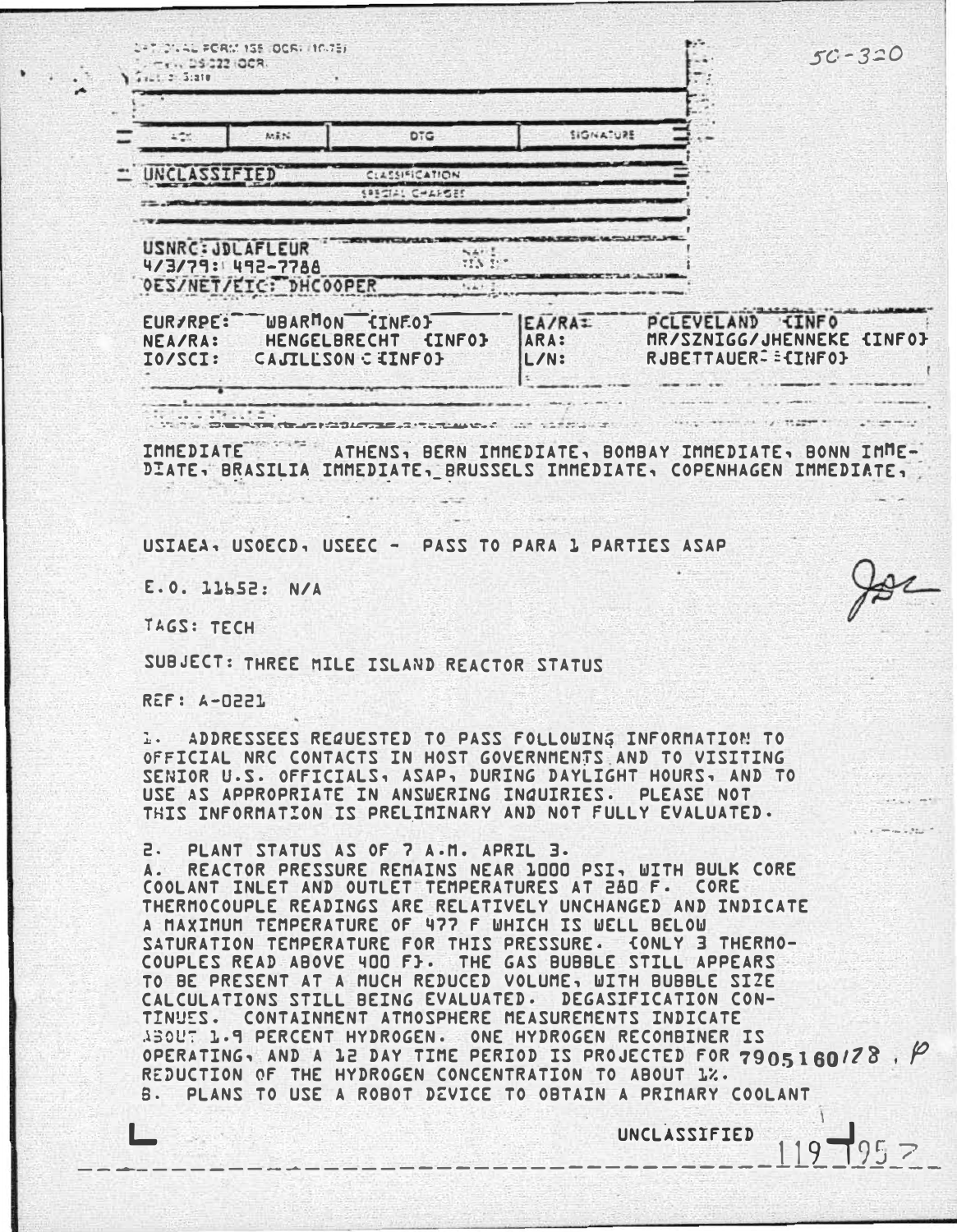ULIIUUIIIU IELEUNAII

 $\frac{1}{2}$ 

119 196

**UNCLASSIFIED** 

## = UNCLASSIFIED

SAMPLE ARE BEING EVALUATED. PREOPERATIONAL TESTING WITH ROROT IS IN PROGRESS.

 $2 - 5$ 

3. ENVIRONMENTAL STATUS

NO SURVEILLANCE FLITHS HAVE BEEN CONDUCTED SINCE 6:00  $A -$ AM ON APRIL 2 BECAUSE OF WEATHER. ALL OFFSITE GROUND SURVEYS INDICATE ABOUT 0.02 MILLREM/HOUR, EXCEPT FOR A BRIEF PERIOD DURING PERIODIC VENTING OF THE PRIMARY DURING THIS SYSTEM MAKEUP TANK TO THE VENT HEADER. VENTING, AN OFFSITE TEAM DETECTED A BRIEF, DOWNWIND 1.5 MILLIROENTGEN/HOUR GROUND LEVEL DOSE RATE WITH A RAPID RETURN TO 0.02 MR/HOUR. THIS LEVEL IS LESS THAN OTHERS REPORTED PREVIOUSLY FOR STMILAR OPERATION ACTIVITIES. DOSE RATES IN POPULATED AREAS AS MEASURED BY NRC В. THERMOLUMINESCENT DOSIMETERS (TLD) SHOWED A SIGNIFICANT DECREASE FROM THE PREVIOUS DAY. C. ON APRIL 2, THE FOOD AND DRUG ADMINISTRATION REPORTED CONCENTRATIONS OF RADIOIODINE IN EIGHT MILK SAMPLES. THE

RESULTS RANGED FROM 10 PICOCURIES PER LITER (THE MINIMUM DETECTABLE ACTIVITY} TO 20 + 10 PICOCURIES PER LITER. SINCE MARCH 30, THERE HAVE BEEN CONTROLLED RELEASES  $D -$ OF SEVERAL HUNDRED THOUSAND GALLONS OF WATER FROM THE INDUSTRIAL WASTE TANK TO THE SUSQUEHANNA RIVER. THE EFFLUENTS CONTAIN RADIOIODINE. ON APRIL 2, THE FDA REPORTED THAT A SAMPLE OF RIVER WATER COLLECTED TWO MILES FROM THE PLANT WAS ANALYZED AND FOUND TO CONTAIN 3.9 X 10 -8 MICROCURIES PER MILLILITER OF IODINE-131, OR ABOUT 13% OF MAXIMUM PERMISSIBLE CONCENTRATION (MPC).

3. **OTHER INFORMATION** 

2ă

LOW EXPOSURES IN THE CONTROL ROOM AND IN OTHER SITES AROUND THE PLANT CONTINUED TO DECREASE SIGNIFICANTLY AS DID RADIOACTIVITY CONCENTRATIONS IN THE CONTAINMENT **BUILDING.** UU